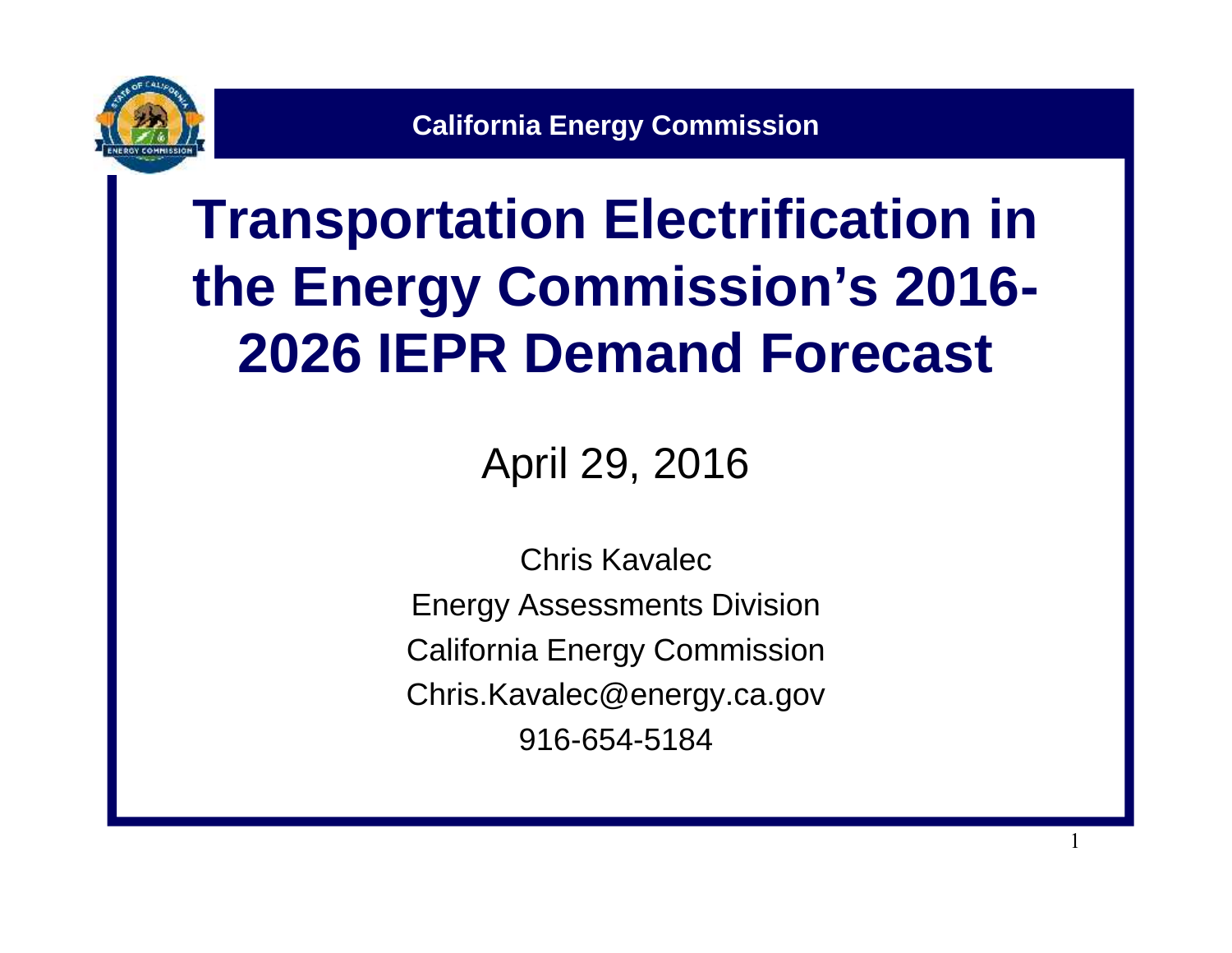

#### **Background: IEPR Demand Forecast**

- Full forecast every two years (odd-numbered years)
- Forecast update in even-numbered years
	- Limited update: Econ-demo and historic consumption
- Forecast used in LTPP, TPP, ISO Flexibility Studies, CPUC-ISO Resource Adequacy
- Forecast done individually for 8 planning areas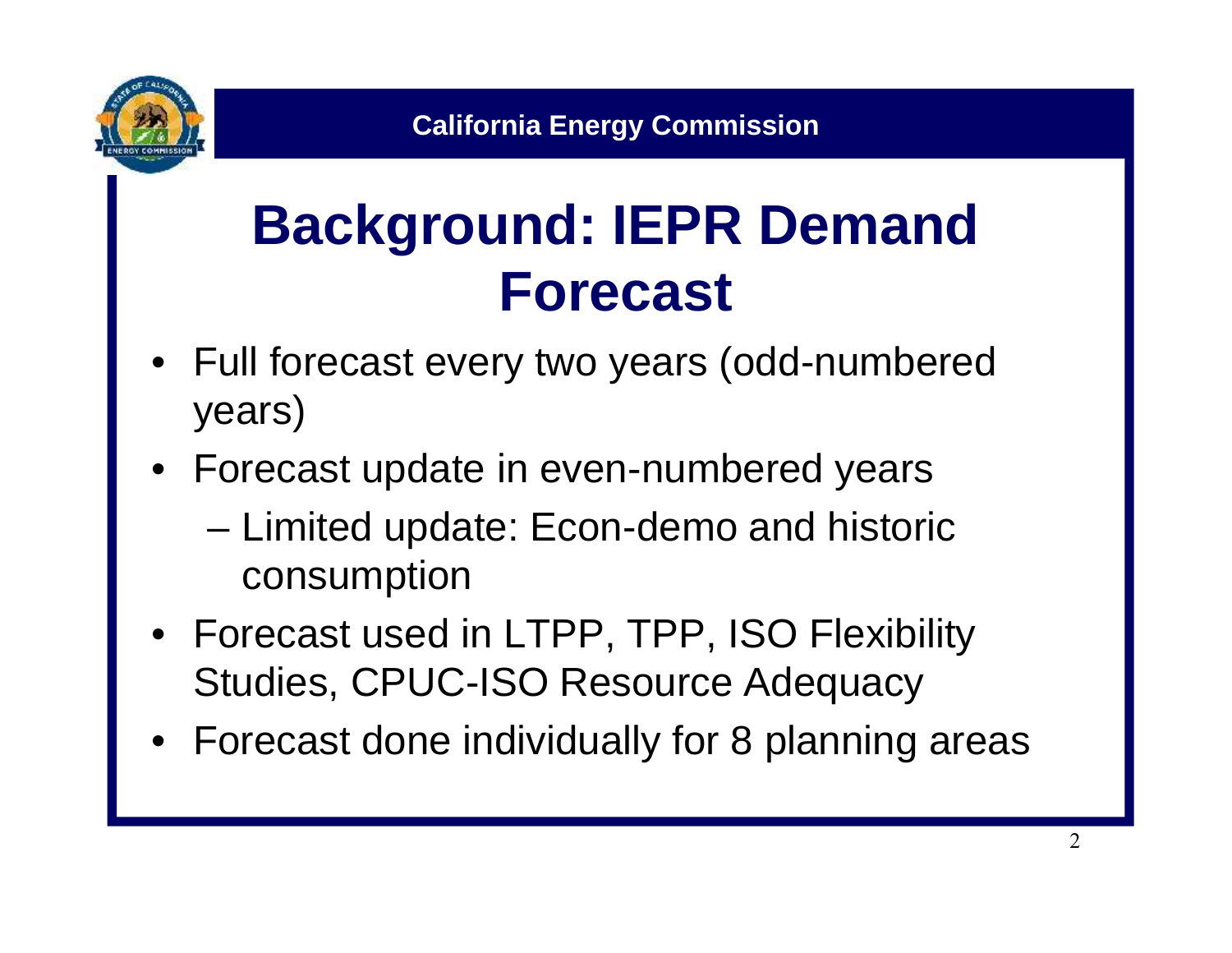

#### **Background: IEPR Demand Forecast**

- Forecasts by sector
	- Residential, commercial, industrial, agriculture/water pumping, and other
- Transportation electricity forecasts provided by Transportation Unit in Demand Analysis **Office** 
	- Transportation electricity combined with other sectors
- Three demand cases: high, mid, and low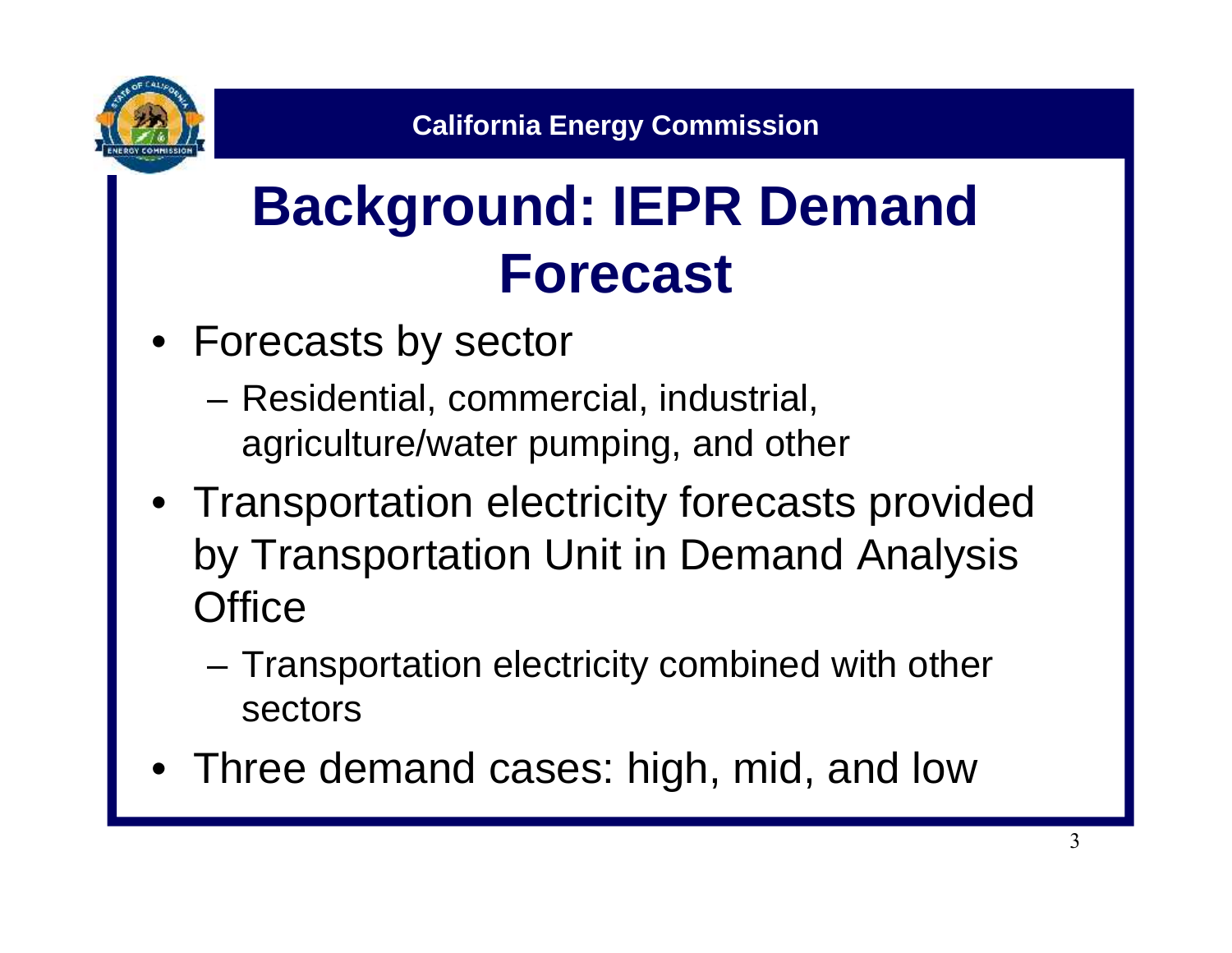

### **Transportation Electrification Categories**

- Light-duty vehicles (BEV and PHEV)
- Medium and heavy-duty on-road vehicles
- **Transit**
- High-speed rail
- Port electrification
- Other: truck stops, forklifts, truck refrigeration units, airport ground support, hybrid work trucks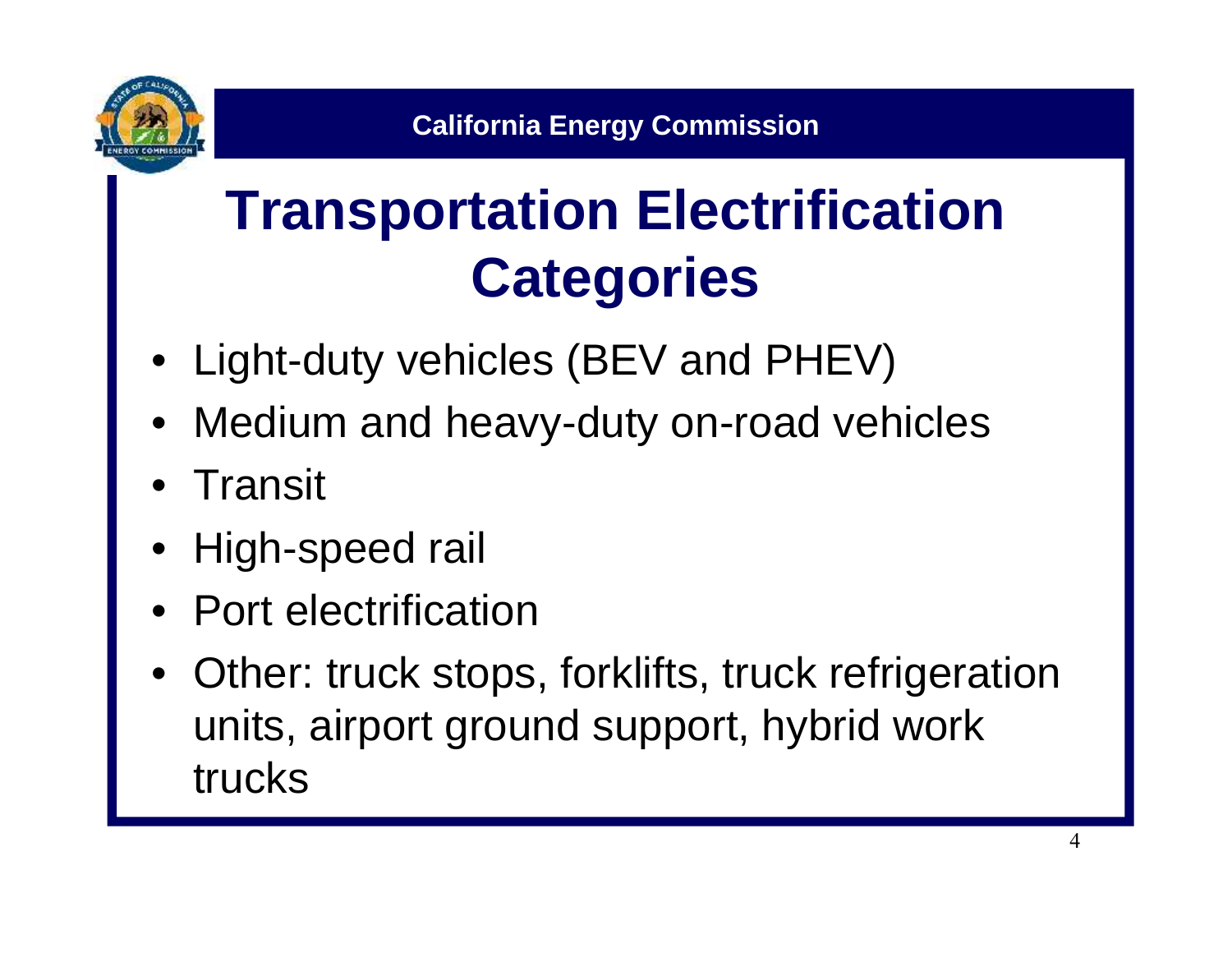

# **Light-Duty Vehicles**

- Forecasted using vehicle choice model
	- Choices defined by size, body type, fuel type, and vintage, and technology
	- EVs compete with gasoline and other fuel types
	- "Utility" of each vehicle type depends on vehicle attributes (fuel cost, price, performance, etc.)
- EVs in mid demand case consistent with ARB ZEV mandates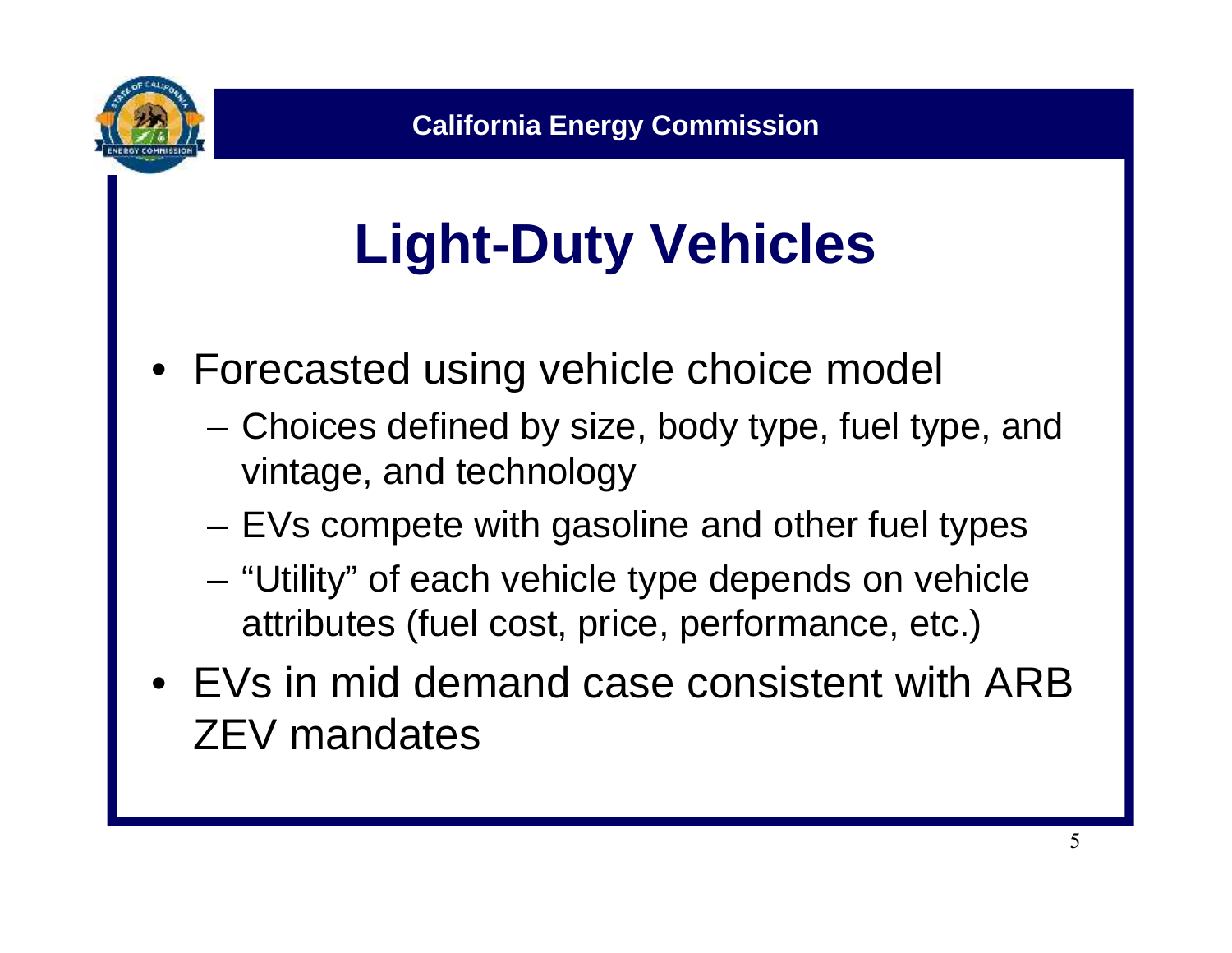

### **Medium and Heavy Duty Vehicles**

- EV and other AFV penetration forecasted using Argonne Truck 5 Model
- Market penetration based on fuel savings and vehicle cost
- Model analyzes a baseline (gasoline or diesel) and up to three alternatives
- EVs limited to GVWR 4-6 truck classes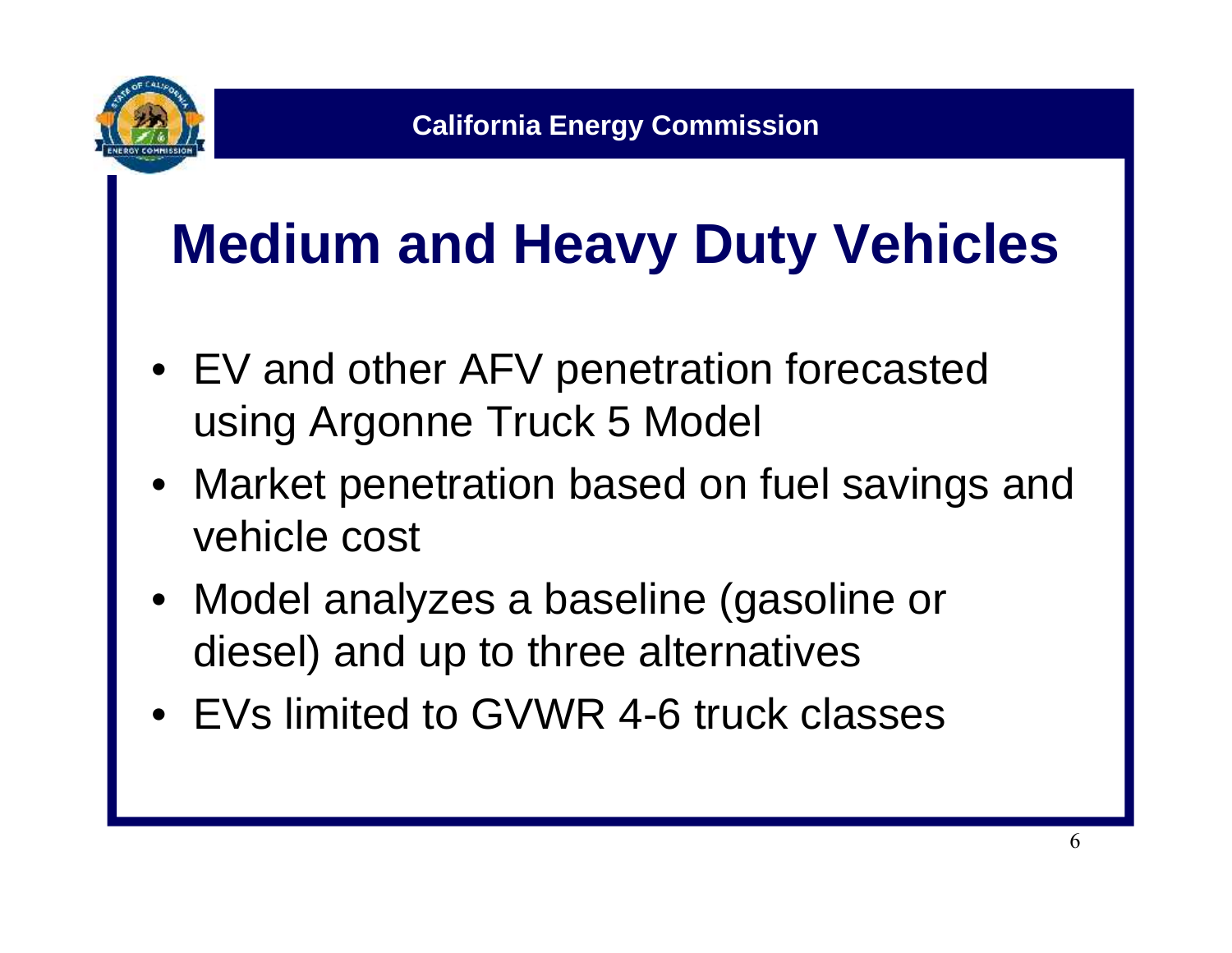

### **Transit**

- Transit bus EV penetration guided by the ARB's *Advanced Clean Transit Proposal*
- Also guided by local studies, including King **County**
- Electric penetration mainly for trolley buses (Stock of 375 in mid case by 2026)
- Also limited penetration of standard buses (Stock of 50 by 2026)
- No rail electrification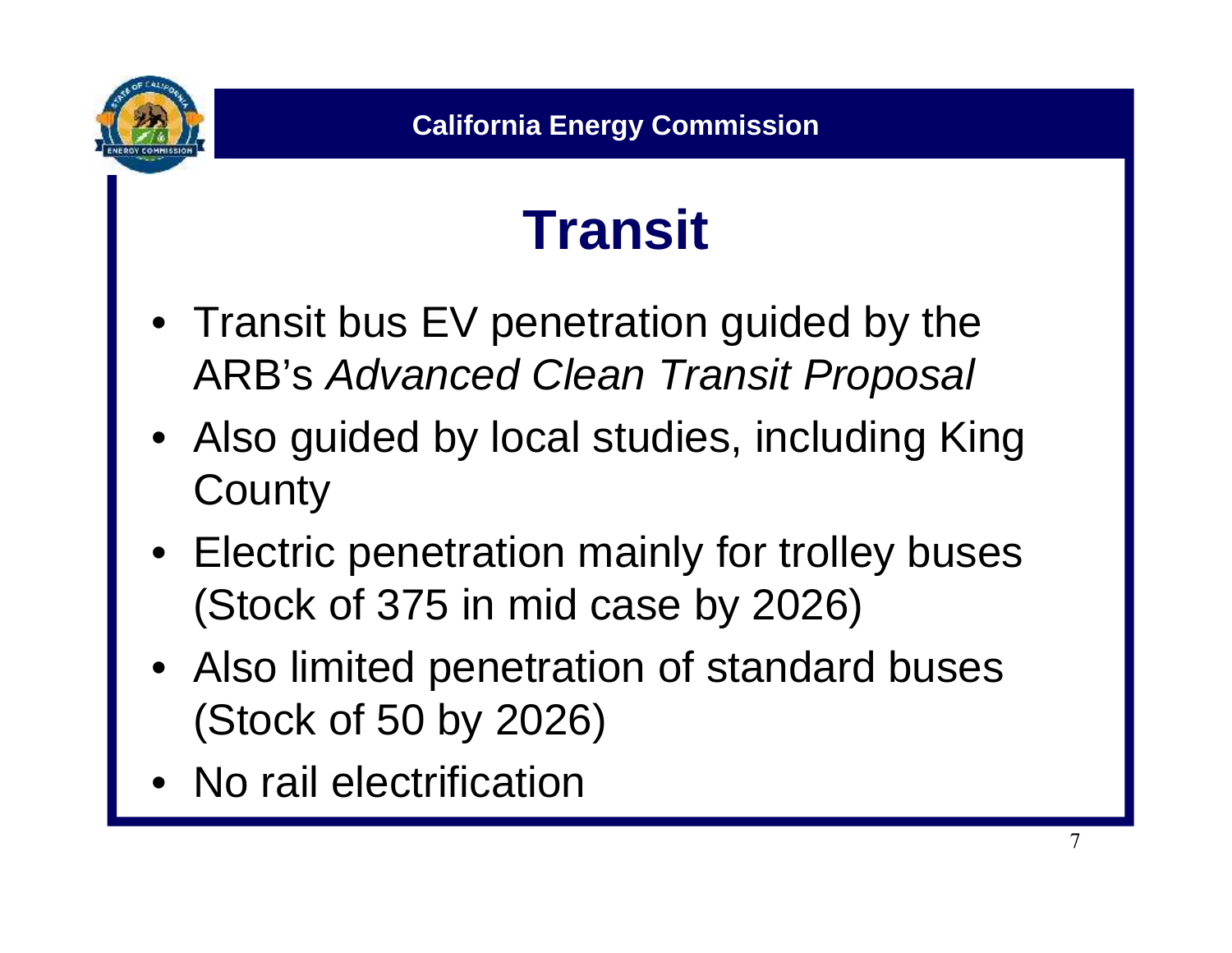

# **High-Speed Rail**

- Forecast provided by the California High- Speed Rail authority
- Scheduled to begin operation in 2022
- Only considered initial operation section: Merced to San Fernando Valley
- Split into PG&E and SCE service territories based on track miles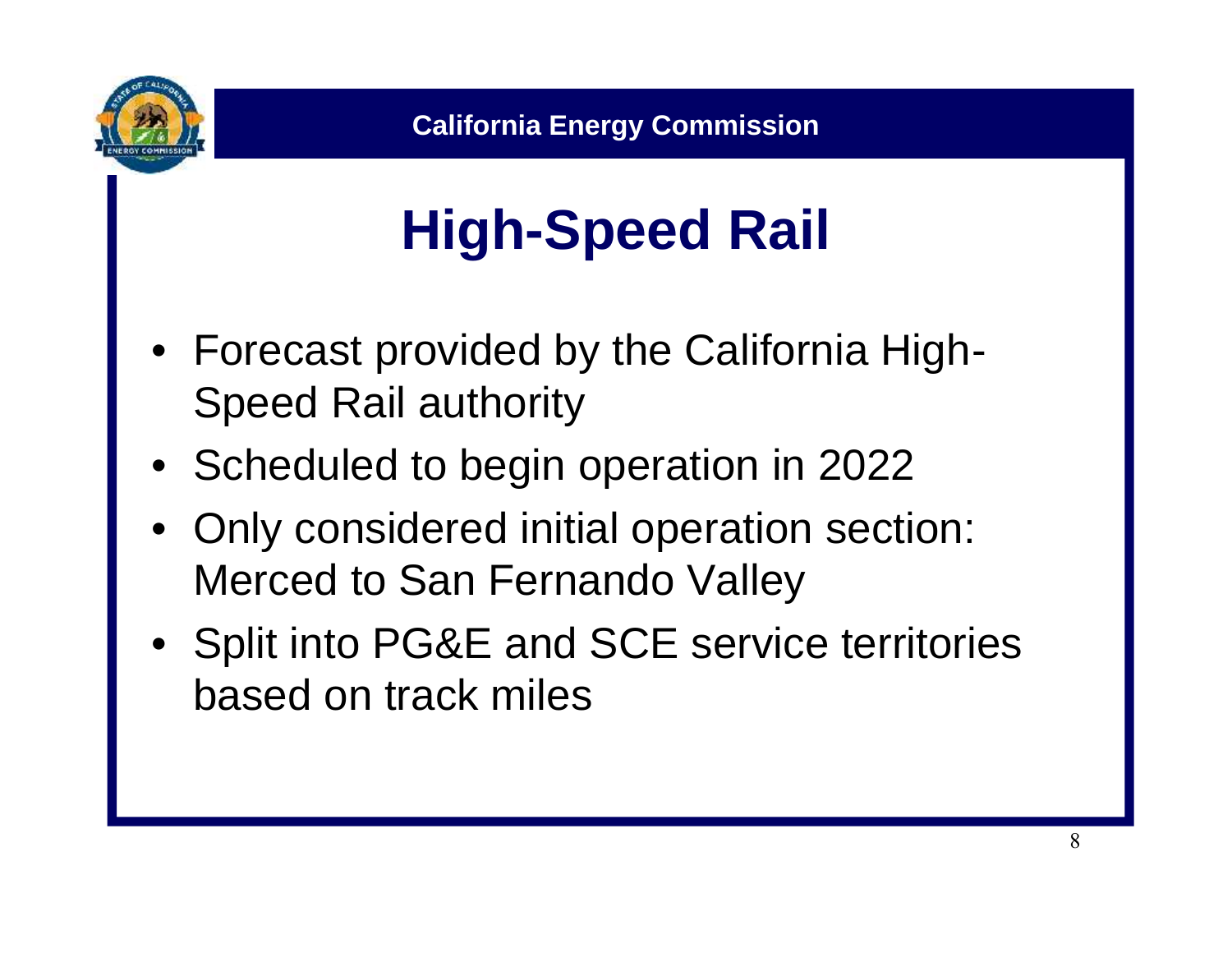

# **Port and Other Electrification**

- Analysis by UC Davis/Aspen Environmental Group
- First projects total stock for each application
- Estimates of electric penetration for each application
	- Uses current reports, recent trends, and regulations
	- Discussions with stakeholders, including Port Authorities and utilities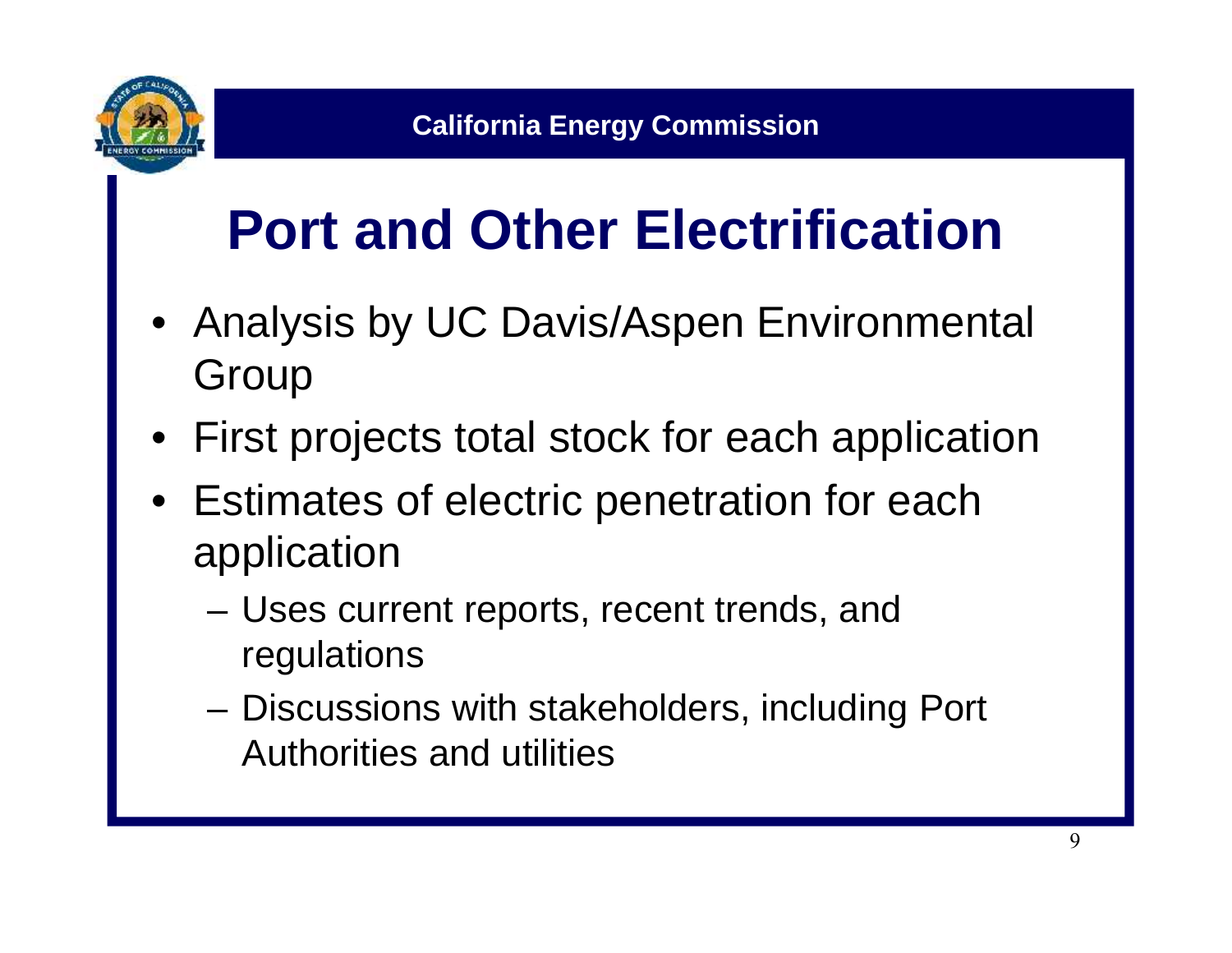

#### **California Energy Commission**

#### **Impacts (Incremental) on Electricity Consumption**